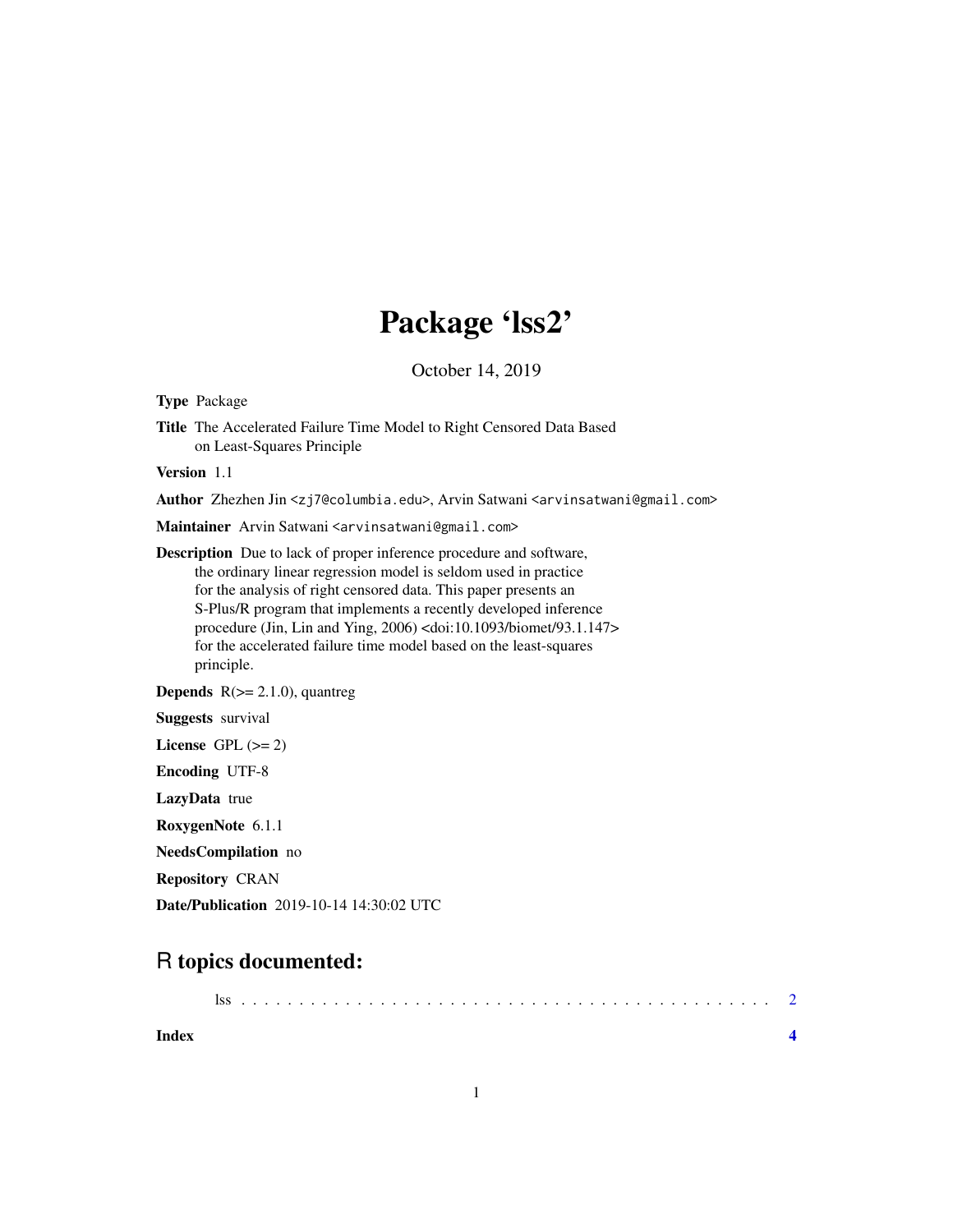<span id="page-1-0"></span>lss *the accelerated failure time model to right censored data based on least-squares principle*

#### Description

Due to lack of proper inference procedure and software, the ordinary linear regression model is seldom used in practice for the analysis of right censored data. This package presents an S-Plus/R program that implements a recently developed inference procedure (Jin, Lin and Ying, 2006) for the accelerated failure time model based on the least-squares principle.

#### Usage

lss(formula, data, subset, trace = FALSE, mcsize = 500, maxiter = 10, tolerance = 0.001, gehanonly = FALSE, cov = FALSE, na.action = na.exclude)

#### Arguments

| formula   | specifies a model to be fitted. The response and covariates of the model are<br>separated by a $\sim$ operator. The response, on the left side of $\sim$ , should be a<br>Surv object with two columns, of which the first column is the survival time or<br>censored time and the second column is the censoring indicator. The covariates<br>or predictors X, on the right side of $\sim$ , should be columns with the same length<br>as Surv object. eg: lss(Surv(time, status)~) |
|-----------|--------------------------------------------------------------------------------------------------------------------------------------------------------------------------------------------------------------------------------------------------------------------------------------------------------------------------------------------------------------------------------------------------------------------------------------------------------------------------------------|
| data      | a data frame which contains the Surv objects and covariates.                                                                                                                                                                                                                                                                                                                                                                                                                         |
| subset    | specifies subset of the original data frame that should be used for the model fit.                                                                                                                                                                                                                                                                                                                                                                                                   |
| trace     | takes logical values T or F. If it is set to be T, then the summary of every iteration<br>will be kept. The default is F.                                                                                                                                                                                                                                                                                                                                                            |
| mcsize    | specifies the resampling number. The default is 500.                                                                                                                                                                                                                                                                                                                                                                                                                                 |
| maxiter   | specifies the maximum iteration number. The iterations will be stopped after<br>maxiter iterations if the convergence criterion is not met. The default is 50.                                                                                                                                                                                                                                                                                                                       |
| tolerance | specifies the value of convergence criterion. The default is 0.001.                                                                                                                                                                                                                                                                                                                                                                                                                  |
| gehanonly | takes logical values T or F. If gehanonly=T, only Gehan estimator will be cal-<br>culated and the least-squares estimator will not be calculated. The default is<br>gehanonly=F.                                                                                                                                                                                                                                                                                                     |
| COV       | takes logical values T or F. If cov=T, the covariance matrices of the Gehen esti-<br>mator and the least-squares estimator will be printed. The default is cov=F.                                                                                                                                                                                                                                                                                                                    |
| na.action | takes values na.exclude or na.fail. The default is na.exclude, which deletes the<br>observations with missing values. The other choice is na.fail, which returns an<br>error if any missing values are found.                                                                                                                                                                                                                                                                        |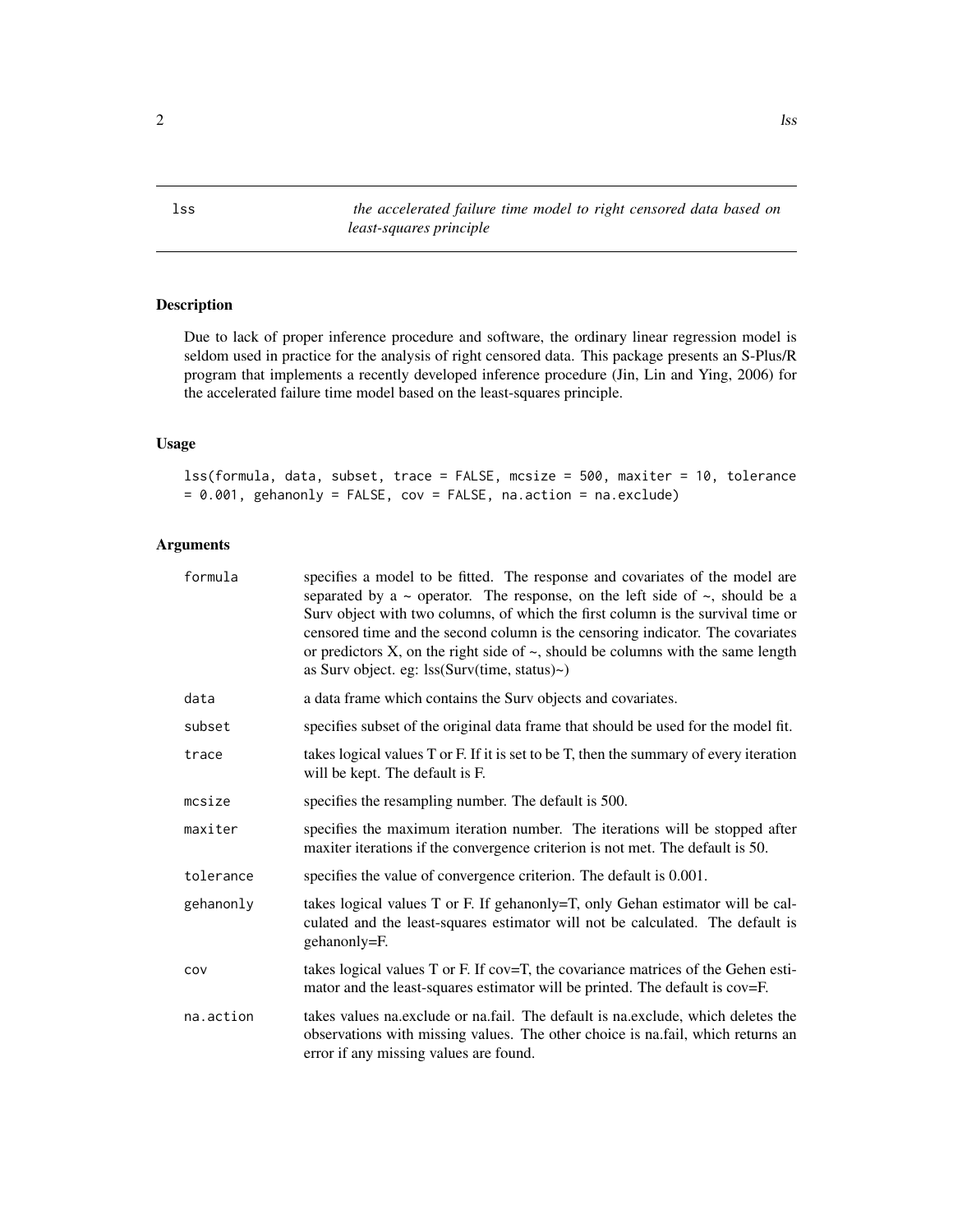#### Value

The Gehan estimator, the standard error of the Gehan estimator, the Z score and the p-value for testing the hypothesis of beta=0 based on Gehan estimation. The least-squares estimator, the standard error of the least-squares estimator, the Z score and the p-value for testing the hypothesis of beta=0. The covariance matrices of the Gehan estimator and the least-squares estimator, when cov is set to be T.

#### Author(s)

Zhezhen Jin; Arvin Satwani

#### References

Z. Jin, D. Y. Lin, Z. Ying, On least-squares regression with censored data, Biometrika 93 (2006) 147-161.

#### Examples

```
library(survival)
data(stanford2)
fit1<-lss(cbind(log10(time),status) ~ age + t5,data=stanford2,subset=!is.na(t5), mcsize=100,
trace=TRUE,gehanonly=FALSE,maxiter=10,tolerance=0.001)
fit2<-lss(cbind(log10(time),status) ~ age + I(age^2),data=stanford2,subset=!is.na(t5)&time>=100,
mcsize=5,trace=TRUE, gehanonly=FALSE,cov=TRUE)
```